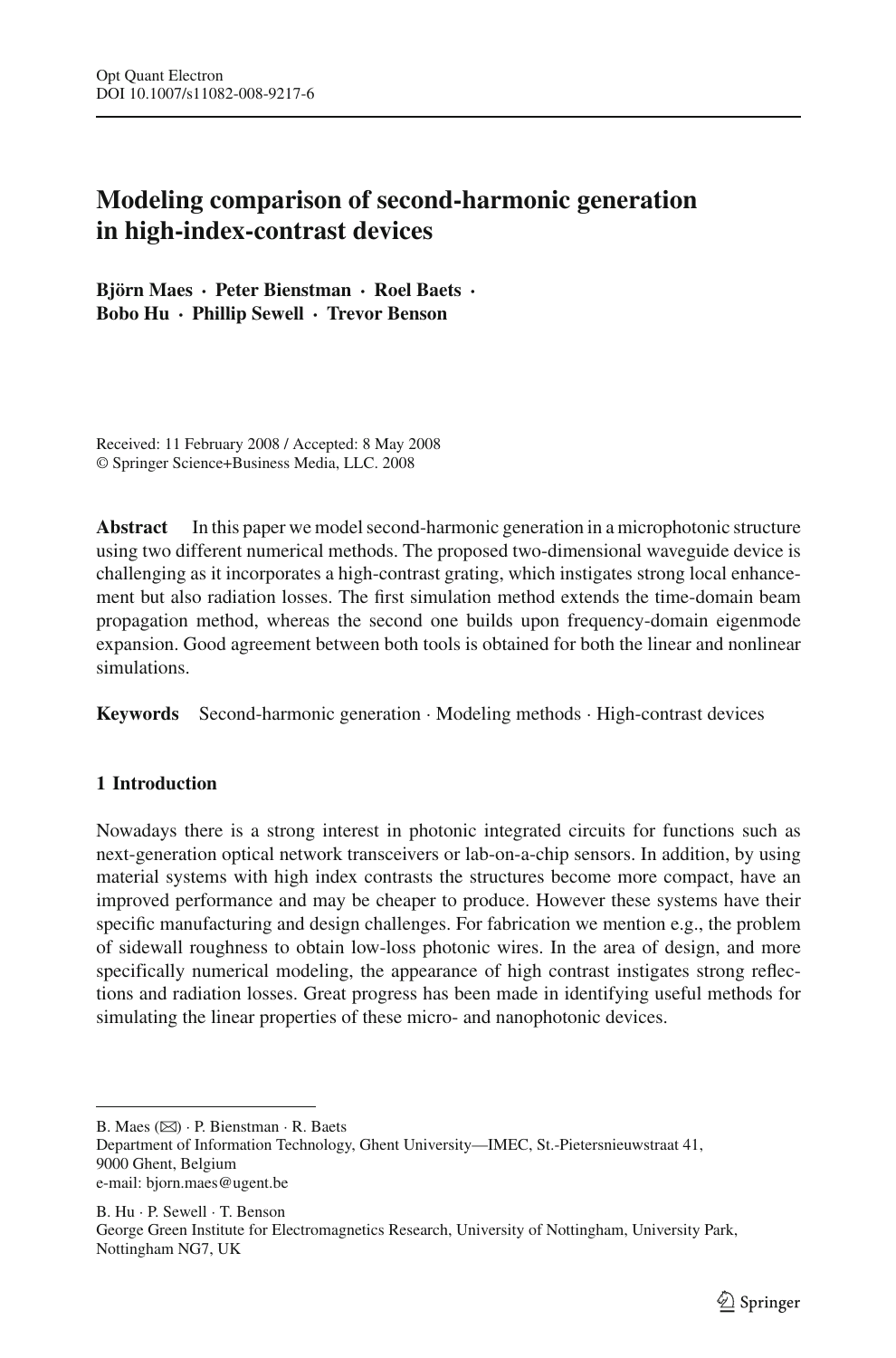The modeling of nonlinear effects in these structures is less well studied. However, the appearance of intensity dependent effects holds the promise for many novel and useful functionalities. Second order effects e.g., can be used for versatile wavelength conversion techniques, such as second-harmonic generation (SHG), frequency up- and down-conversion, and parametric amplification. These techniques can have practical applications in laser sources, wavelength division multiplexing networks, all-optical switching, etc. Furthermore, in order to obtain effects at practical power levels it is extremely advantageous to confine the fields strongly in high index contrast waveguides and resonators.

Optical devices with second order nonlinearity have been successfully fabricated in ferroelectric materials, such as  $LiNbO<sub>3</sub>$  [\(Bortz and Fejer 1991](#page-9-0)), and semiconductor materials, such as  $Al_xGa_{1-x}As$  [\(Yoo et al. 1996](#page-9-1)). In order to fully understand the function of these devices and to optimize their designs, accurate and efficient modeling techniques are needed, both for the linear and nonlinear properties.

Analytical modeling, such as the coupled-mode theory [\(Marcuse 1991](#page-9-2)), is quite difficult for two-dimensional (2D) or three-dimensional (3D) devices having irregular geometrical variations or radiation losses [\(Dumeige et al. 2003\)](#page-9-3). Therefore one has to resort to numerical techniques. The Finite-Difference Time-Domain (FDTD) method is a very versatile method. It provides time-domain modeling of a pulsed beam in an arbitrary structure over a wide bandwidth [\(Taflove 1998\)](#page-9-4). However, the method requires tremendous computational efforts, even for analyzing 2D structures [\(Dumeige et al. 2003\)](#page-9-3).

In this paper we study two alternatives: the Time-Domain Beam-Propagation Method (TD-BPM) and the Eigenmode Expansion Method (EEM). For certain problems both methods can be orders of magnitude faster than FDTD. For TD-BPM this efficiency is rooted in the use of a carrier wave formulation and a suitable discretization scheme. For EEM efficiency stems from the frequency-domain formulation, where the field is described as a superposition of eigenmodes corresponding to piecewise-constant sections. In addition, both techniques are suited to model full-vectorial solutions in high contrast devices with strong longitudinal reflections and scattering losses. At first these methods found applications in the modeling of linear properties. However, now they have also been extended towards second-order effects.

In order to compare both methods we use a periodic grating structure, which was defined as a modeling exercise in the COST-P11 project [\(http://w3.uniroma1.it/energetica/\)](http://w3.uniroma1.it/energetica/). It is known that one-dimensional (1D) grating structures enhance the conversion efficacy of SHG. First of all they can bring about phase-matching, which is very important to obtain strong coherent effects. Second, the resonances of a finite device enhance the field intensities. Strong index contrasts can lower the device lengths required, as both effects are increased. However, in 2D or 3D structures the interfaces will augment scattering losses, so a trade-off becomes necessary. This argument is addressed in the design under study.

The paper is structured as follows. In the next section we describe the two modeling methods. Then we describe the proposed grating device. Subsequently, results for the linear and nonlinear case are compared and discussed.

## **2 Modeling methods**

#### 2.1 Time-Domain Beam Propagation Method (TD-BPM)

After being successfully implemented for the simulation of electromagnetic propagation in a general linear material [\(Hu et al. 2006\)](#page-9-5), the Time Domain-Beam Propagation Method is now extended to analyze SHG, which has not been presented before.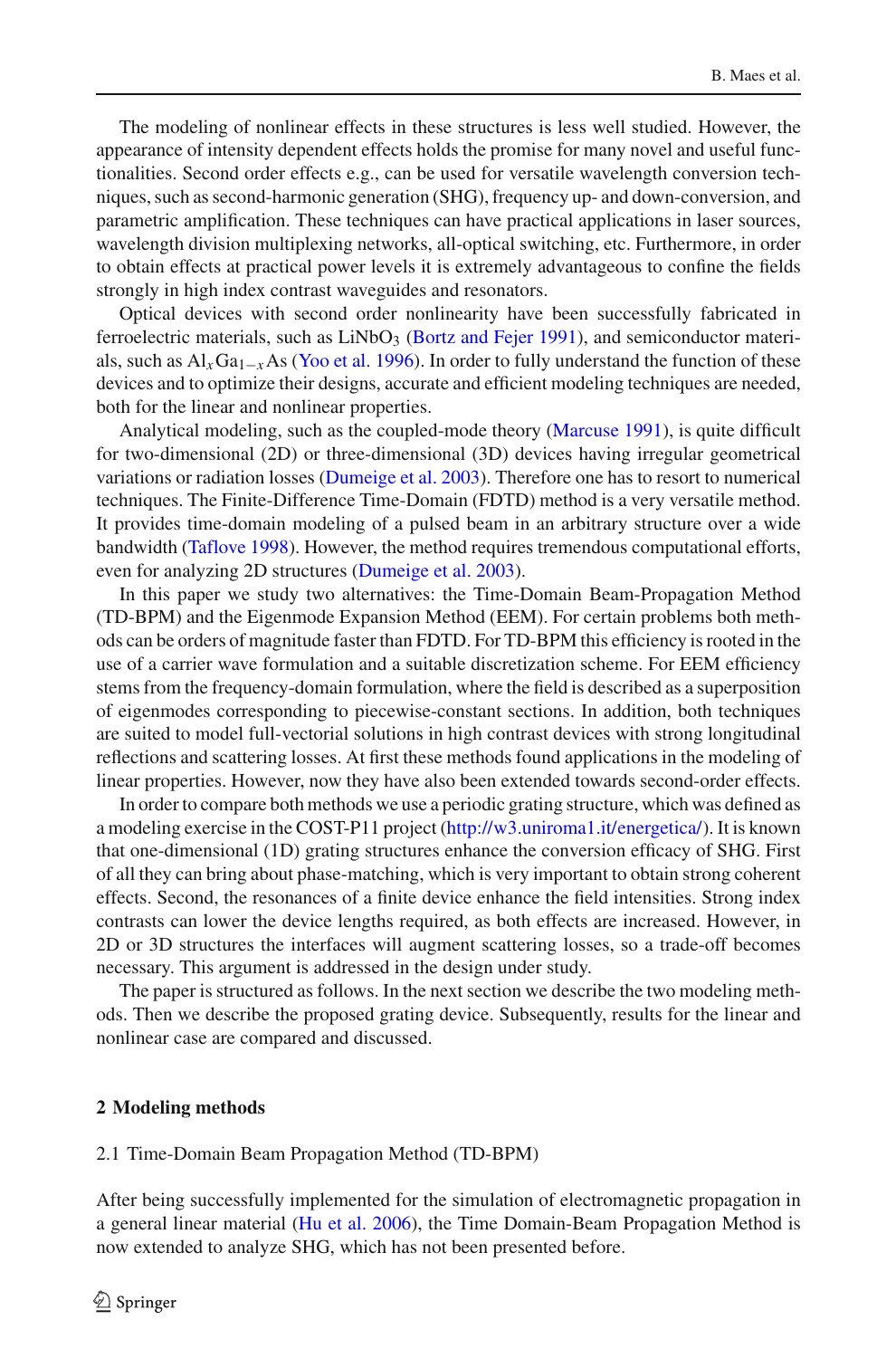<span id="page-2-1"></span>Scalar wave equations for propagation of the fundamental frequency (FF) electric field  $E_f$  and the second harmonic (SH) electric field  $E_s$  are expressed as [\(Masoudi 2001](#page-9-6)):

$$
\nabla^2 E_f = \frac{n_f^2}{c^2} \frac{\partial^2 E_f}{\partial t^2} + \mu_0 \frac{\partial^2 P_f}{\partial t^2},\tag{1}
$$

$$
\nabla^2 E_s = \frac{n_s^2}{c^2} \frac{\partial^2 E_s}{\partial t^2} + \mu_0 \frac{\partial^2 P_s}{\partial t^2},\tag{2}
$$

where  $n_f$  and  $n_s$  are the refractive indices of the material considered at the fundamental and second harmonic frequencies respectively.  $P_f$  and  $P_s$  are the scalar second order nonlinear polarizations:

$$
P_f = \epsilon_0 \chi_f^{(2)} E_s \cdot E_f^*,\tag{3}
$$

$$
P_s = \epsilon_0 \chi_f^{(2)} E_f \cdot E_f / 2, \qquad (4)
$$

<span id="page-2-3"></span><span id="page-2-0"></span>with <sup>∗</sup> meaning the complex conjugate. Substituting Eqs. [3](#page-2-0) and [4](#page-2-0) into [1](#page-2-1) and [2,](#page-2-1) the following is obtained:

$$
\nabla^2 E_f = \frac{n_f^2}{c^2} \frac{\partial^2 E_f}{\partial t^2} + \frac{1}{c^2} \frac{\partial^2 \left( \chi_f^{(2)} E_s \cdot E_f^* \right)}{\partial t^2},\tag{5}
$$

$$
\nabla^2 E_s = \frac{n_s^2}{c^2} \frac{\partial^2 E_s}{\partial t^2} + \frac{1}{c^2} \frac{\partial^2 \left( \chi_f^{(2)} E_f \cdot E_f / 2 \right)}{\partial t^2}.
$$
 (6)

<span id="page-2-2"></span>Using the slowly varying envelope approximation (SVEA) [\(Benson et al. 2004\)](#page-9-7), the electric fields  $E_f$  and  $E_s$  can be expressed in terms of slowly varying envelopes and fast varying carrier frequencies as:

$$
E_f = \frac{1}{2} \left[ \phi_f \exp(j\omega_f t) + \phi_f^* \exp(-j\omega_f t) \right],\tag{7}
$$

$$
E_s = \frac{1}{2} \left[ \phi_s \exp(j\omega_s t) + \phi_s^* \exp(-j\omega_s t) \right],
$$
 (8)

<span id="page-2-4"></span>where  $\phi_f$  and  $\phi_s$  are the slowly varying envelopes of the FF and SH electric fields, respectively. Inserting Eqs. [7](#page-2-2) and [8](#page-2-2) into [5](#page-2-3) and [6,](#page-2-3) and neglecting the terms containing the second order derivative with respect to time according to the SVEA assumption, one obtains:

$$
\nabla^2 \phi_f = \frac{n_f^2}{c^2} \left( -\omega_f^2 \phi_f + 2j\omega_f \frac{\partial \phi_f}{\partial t} \right) \n+ \frac{\chi_f^{(2)}}{c^2} \left( 2 \frac{\partial \phi_f^*}{\partial t} \frac{\partial \phi_s}{\partial t} + 2j\omega_f \frac{\partial \phi_f^*}{\partial t} \phi_s + 2j\omega_f \phi_f^* \frac{\partial \phi_s}{\partial t} - \omega_f^2 \phi_f^* \phi_s \right),
$$
\n(9)\n
$$
\nabla^2 \phi_s = \frac{n_s^2}{c^2} \left( -4\omega_f^2 \phi_s + 4j\omega_f \frac{\partial \phi_s}{\partial t} \right)
$$

$$
+\frac{\chi_f^{(2)}}{c^2} \left( \frac{\partial \phi_f}{\partial t} \frac{\partial \phi_f}{\partial t} + 4j\omega_f \frac{\partial \phi_f}{\partial t} \phi_f - 2\omega_f^2 \phi_f \phi_f \right). \tag{10}
$$

The presence of the nonlinear coupling term, the last term in Eq. [9,](#page-2-4) illustrates that the FF wave is allowed to deplete during propagation with this method. Note however, for the normalized values used here, we did not include FF depletion for this exercise. The last term in Eq. [10](#page-2-4) acts as a source to generate the SH field. Compared with the paraxial BPM

 $\circled{2}$  Springer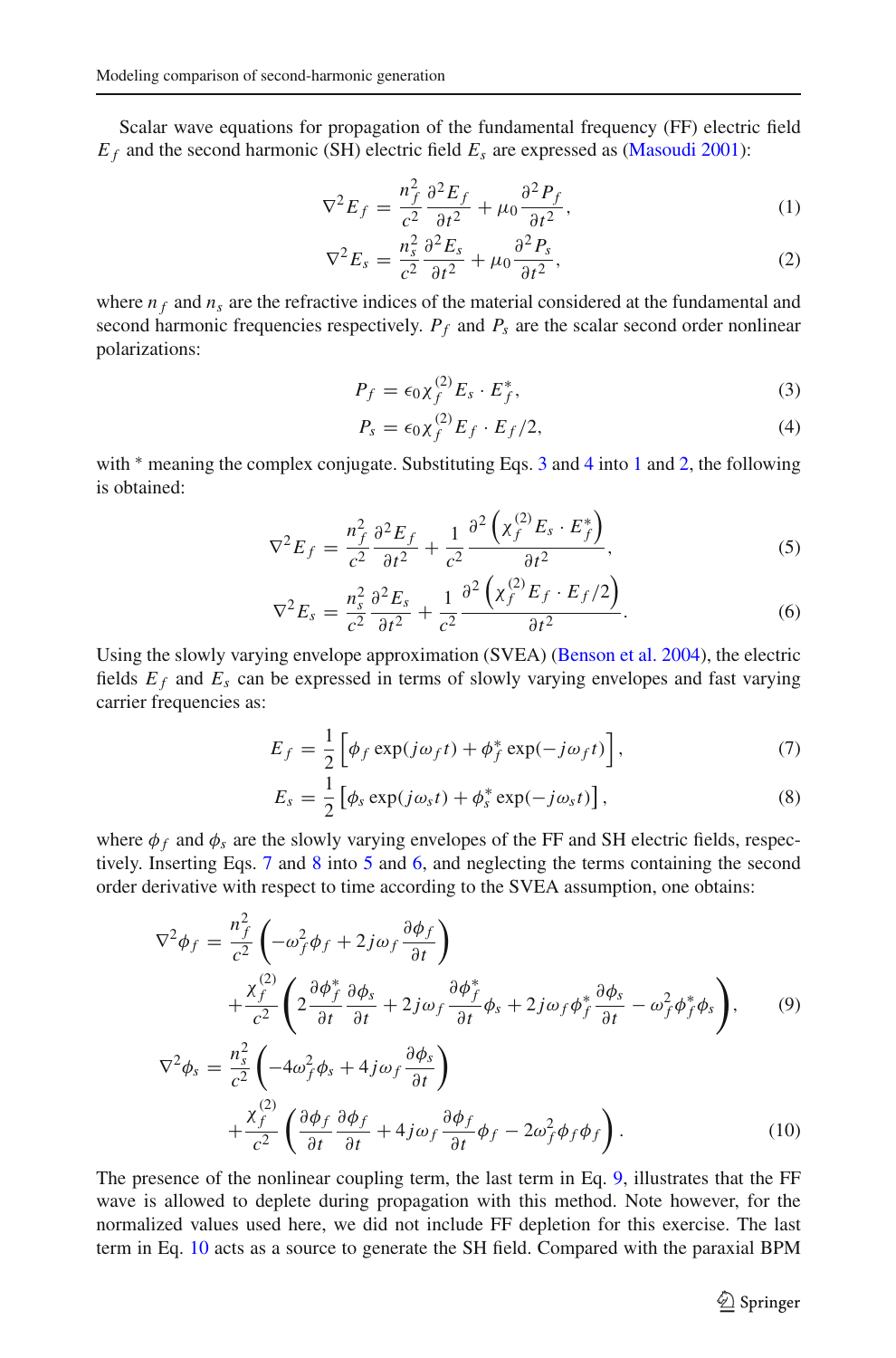[\(Chou et al. 1999](#page-9-8)) and the TD-BPM technique proposed by [Masoudi](#page-9-6) [\(2001\)](#page-9-6), this formulation is bi-directional and wide-angle in nature since it does not make a paraxial approximation along the *z*-axis by neglecting the second order derivative of the spatial operators with respect to *z*. The Iterative Explicit Finite-Difference Scheme introduced in [Hu](#page-9-9) [\(2006](#page-9-9)) can be applied to the above partial differential equations. It was demonstrated in [Huang et al.](#page-9-10) [\(1992\)](#page-9-10) that it can use a time step size at least four times bigger than the Courant-Friedrichs and Lewy stability requirement imposed on conventional time domain simulation techniques, such as the FDTD method and the transmission line modeling method. In this way the proposed algorithm can help overcome the limitations of computational intensity, a fact that makes this formulation more attractive than conventional time domain numerical techniques, especially when the 3D characterization of optical devices is examined.

For the TD-BPM simulation, the input pulse, excited at the time moment  $t = 0$ , consists of the fundamental mode profile  $\phi_e$  in the transverse direction and a Gaussian profile with a  $1/e$  width of  $4 \mu m$  in the propagation direction. The spatial sampling mesh sizes are:  $\delta x = \delta z = 0.018$  µm. For the TD-BPM method, a time step size  $\delta t = 4\delta z/c$  is used, again four times that required by conventional time domain simulation techniques.

Note that in this paper we compare TD-BPM to a frequency domain method. However, because TD-BPM is time domain it would also be suitable for modeling aspects related to pulse dynamics.

#### 2.2 Eigenmode Expansion Method (EEM)

In this section we provide a succinct overview of the eigenmode method. For more informati[on](#page-9-12) [we](#page-9-12) [refer](#page-9-12) [to](#page-9-12) [\(Bienstman and Baets 2001](#page-9-11)[\)](#page-9-12) [for](#page-9-12) [modeling](#page-9-12) [of](#page-9-12) [linear](#page-9-12) [properties,](#page-9-12) [and](#page-9-12) to [\(](#page-9-12)Maes et al. [2005](#page-9-12)) for the SHG extension. The algorithm has been implemented in the freely available CAMFR package [\(Bienstman and Baets 2001](#page-9-11)).

In the EEM one defines a main propagation direction and divides the structure in piecewise constant sections, as in Fig. [1.](#page-4-0) Next, the field in such a section is described by a superposition of eigenmodes, specific to the particular section. The field profiles and propagation constants of the eigenmodes are calculated from the transversal index profile of the section or slab. In this way the electromagnetic fields in a slab are reduced to a vector of complex mode amplitudes, which describes the particular superposition of modes excited in the slab. For interfaces between different slabs one uses the established mode-matching technique to derive reflection and transmission matrices between the various modes. In the end these interface matrices are combined with the propagation properties to obtain a scattering matrix for the entire structure. If one defines a certain input excitation, this algorithm gives the mode amplitudes and thus the fields throughout the structure.

The extension for SHG proceeds as follows. We explain the algorithm in the undepleted pump approximation. First a linear simulation at the FF is performed. This gives us the FF mode amplitudes in every section of the structure. This data is used to modify the calculation of the SH. More specifically we adjust the propagation properties in a section. These are calculated as:

$$
\begin{bmatrix} \mathbf{F}_2 \\ \mathbf{B}_1 \end{bmatrix} = \begin{bmatrix} \mathbf{diag}(e^{-j\beta_{SH,i}L}) & \mathbf{0} \\ \mathbf{0} & \mathbf{diag}(e^{-j\beta_{SH,i}L}) \end{bmatrix} \begin{bmatrix} \mathbf{F}_1 \\ \mathbf{B}_2 \end{bmatrix} + \begin{bmatrix} \mathbf{N}_{fw} \\ \mathbf{N}_{bw} \end{bmatrix},
$$
(11)

with **diag** indicating a diagonal matrix, β*SH*,*<sup>i</sup>* the propagation constant of the *i*th SH mode, and *L* the length of the section. The nonlinear change is given by the last term,  $N_{fw}$  and **N***b*w. These amplitudes stem from the nonlinear polarization at the SH. They are dependent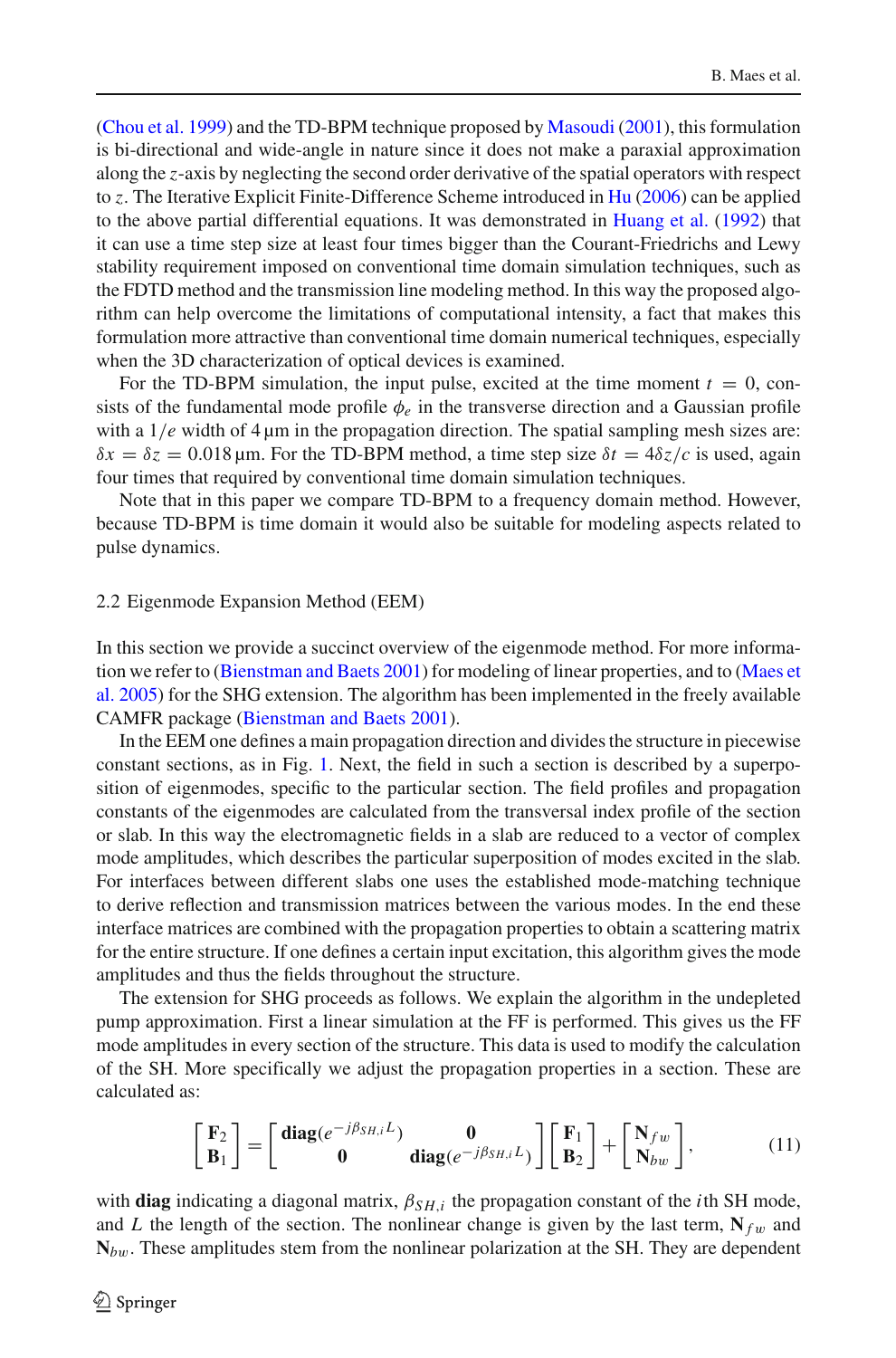

<span id="page-4-0"></span>**Fig. 1** Definition of a main propagation direction *z* and division into sections for a simple structure. Mode amplitude vectors are indicated

on the local FF amplitudes (obtained from the first calculation), overlap integrals between FF and SH modes, and phase matching factors. In the end a similar concatenation procedure for interfaces and sections as in the linear case is employed, in order to obtain the global scattering *and generation* matrices.

The advantages of this method are similar for the linear and nonlinear case. Efficiency is obtained because there is no grid necessary in the propagation direction. In addition, many structures can be calculated accurately using only a few tens of modes. The number of modes is further reduced by employing PML (perfectly-matched layer) boundary conditions, which also allows us to calculate radiation losses. Furthermore, the same sections are often reused in a device, especially in periodic structures. In these cases data such as propagation constants, overlap integrals etc. has to be calculated only once.

# **3 Device structure**

The proposed device is a 2D model for the situation in which a 1D grating is added to a photonic waveguide. A schematic of the structure is shown in Fig. [2.](#page-4-1) The object is to exploit some of the same properties that make 1D gratings efficient for SHG. Indeed, 1D structures are shown to be good converters by using an interplay of increased density of modes at the band edge, field localization and phase matching [\(Centini et al. 1999;](#page-9-13) [Angelis et al. 2001\)](#page-9-14). The proposed 2D device combines the advantages of a waveguide structure with the benefits associated with a 1D grating structure.

As a building block of photonic devices, waveguides offer a twofold improvement: They achieve field enhancements due to their strong transverse field confinement, and they avoid



<span id="page-4-1"></span>**Fig. 2** Schematic of the proposed structure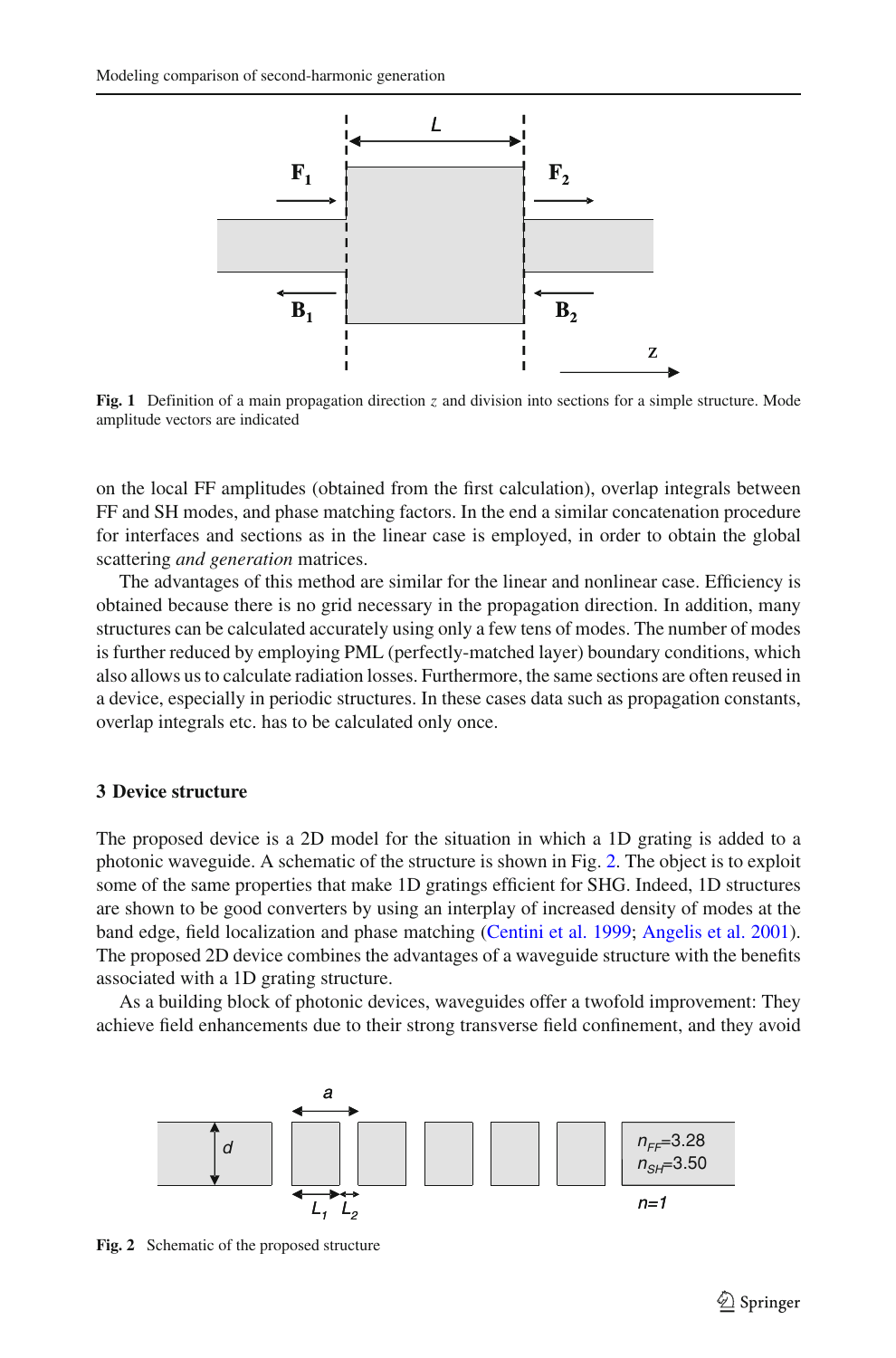the spatial walk-off between the interacting fields [\(Dumeige et al. 2003](#page-9-3)). Nevertheless, there are several new drawbacks associated with this structure. First, the high refractive index contrast between the layers of the grating introduces some radiation losses. Second, the single fundamental mode guiding condition should be achieved at both FF and SH frequencies. These arguments show that special care should be taken in designing such devices.

The dielectric device in Fig. [2](#page-4-1) is surrounded by air  $(n = 1)$ . Now, instead of modeling the full dispersive behavior of the material refractive index  $(n(\omega))$ , we use two separate constant values for the two frequencies,  $n_{FF} = 3.28$  and  $n_{SH} = 3.50$ . These values correspond to the index of Al<sub>0.3</sub>Ga<sub>0.7</sub> As around  $\lambda = 1.55 \,\text{\mu m}$  and  $\lambda = 0.78 \,\text{\mu m}$ , respectively. The width of the in- and out-coupling waveguide is  $d = 180$  nm. We denote the number of periods by *N*. Note that *N* periods means  $N + 1$  air slits. A period has a length of  $a = 180$  nm, divided into a dielectric part  $(L_1 = 135 \text{ nm})$  and an air slit  $(L_2 = 45 \text{ nm})$ .

With the previous parameters the waveguide has a single TE mode for the FF around the wavelength of  $1.55 \mu m$  (one electric field component, which is out-of-plane), and a single TM mode for the SH (one magnetic field component, which is out-of-plane). The device can be realized e.g. with epitaxial growth of  $Al_{0,3}Ga_{0,7}$  As on a [001]-oriented GaAs substrate, by aligning the *z*-axis along [110]. The polarizations mentioned couple with a normalized  $\chi^{(2)} = 1$ , all other  $\chi^{(2)}$  components are assumed to be zero.

## **4 Simulation results**

#### 4.1 Linear properties

To obtain the first insights about the design we model the propagation properties of an infinite structure. Thus we examine the (guided) Bloch modes of one period of the device. The EEM method, as implemented in the CAMFR package, is well suited for this. The real and the imaginary parts of the propagation constant  $k<sub>z</sub>$  versus the frequency are shown in Fig. [3a](#page-5-0) and b, respectively. For efficient conversion, the SH is chosen so that it lies at the lower edge of the first order bandgap. In this way the interesting region for the FF is around  $a/\lambda \approx 0.115$  $(\lambda \approx 1.57 \,\mu\text{m})$ , and for the SH around  $a/\lambda \approx 0.230 \, (\lambda \approx 0.78 \,\mu\text{m})$ .



<span id="page-5-0"></span>**Fig. 3** (**a**) Real and (**b**) imaginary part of the Bloch mode propagation constant *kz* versus frequency. Thin (dashed) line presents the FF (SH). The light line is indicated by the thick line in graph (**a**)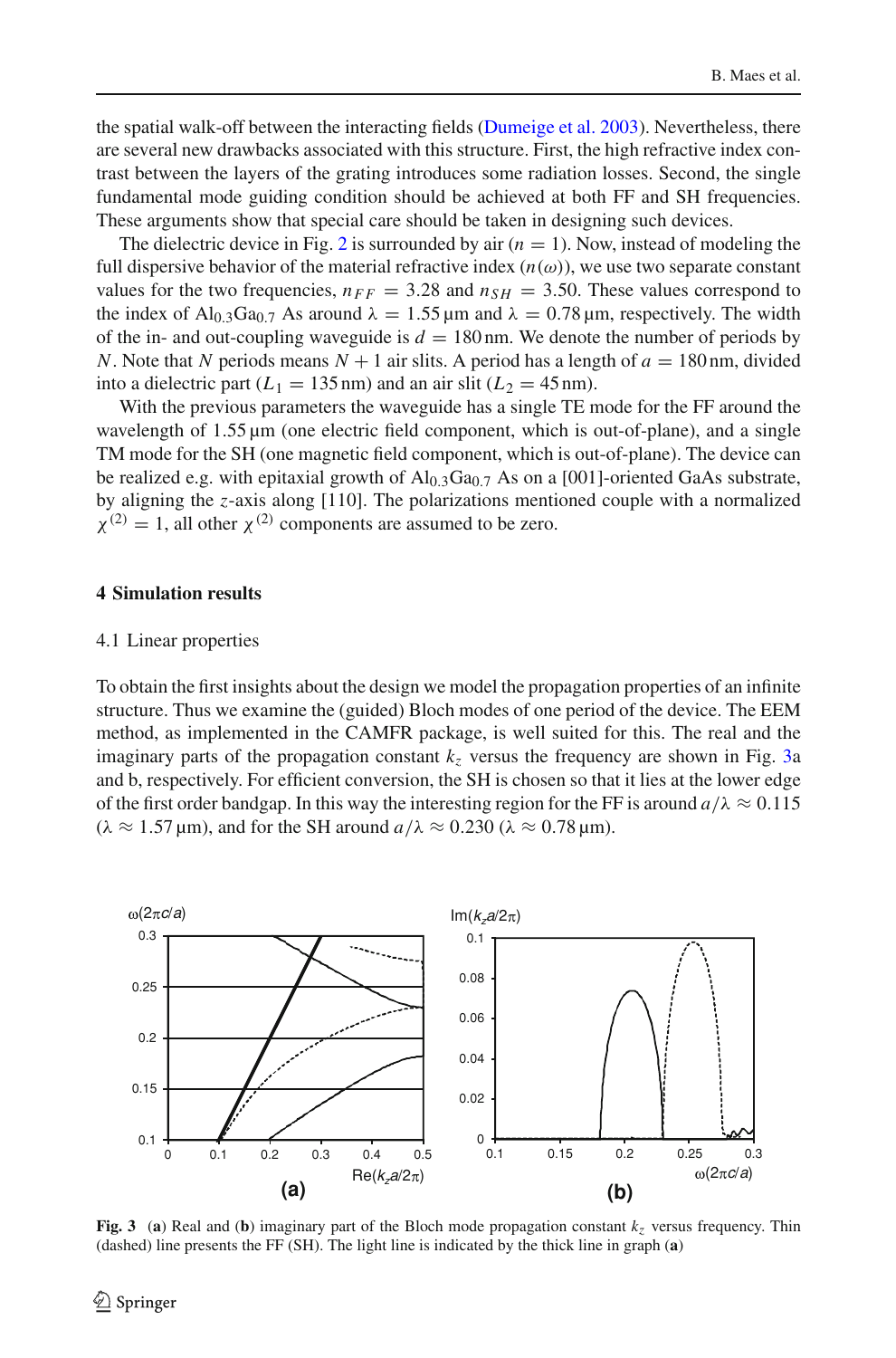

<span id="page-6-0"></span>**Fig. 4** Effective index at FF and SH versus wavelength  $\lambda$  for a finite device with  $N = 20$ . The wavelength for the SH is doubled. Dots (lines) present the TD-BPM (EEM) results, respectively

The imaginary part of  $k_z$  measures the radiation loss of the Bloch mode. From Fig. [3b](#page-5-0) we see that the losses around the SHG point are negligible for both frequencies, as both modes lie below the lightline. In a previous design the SH mode was located above the lightline, which rendered the losses too high for efficient conversion. Theoretically the losses of a guided Bloch mode below the lightline are zero. Numerically we indeed obtain negligible values well below  $10^{-4}$ , because of the PML absorbing boundary conditions. At the center of the bandgap the decay is maximal. Note also the losses for the FF above  $\omega = 0.28(2\pi c/a)$ , as we cross the lightline.

In *finite* structures the concept of phase-matching has been made very precise [\(Centini et al.](#page-9-13) [1999](#page-9-13)). The theory was developed for 1D structures, but it is also applicable in a 2D or 3D context. The effective index  $n_{eff}$  is defined from the transmission amplitude  $t$ :

$$
t(\omega) = \sqrt{|t(\omega)|^2} \exp(jn_{eff}(\omega)Na), \qquad (12)
$$

with *Na* the length of the structure. The arbitrariness in  $n_{eff}$  is fixed by defining it to be a continuous, increasing function of frequency, and  $n_{eff} \rightarrow 0$  for  $\omega \rightarrow 0$ . This effective index for both frequencies in a structure with  $N = 20$  is plotted in Fig. [4,](#page-6-0) employing both TD-BPM and EEM. Around the frequencies of interest we notice that  $n_{eff}^{FF} \approx n_{eff}^{SH}$ . This indicates exact phase-matching and can lead to efficient conversion [\(Centini et al. 1999](#page-9-13)).

Another important property is the transmission and reflection of the finite structure. If both frequencies are tuned at a transmission maximum, one expects good SHG. Transmis-sion and reflection magnitudes for the FF are shown in Fig. [5a](#page-7-0) and b, for  $N = 5$  and  $N = 20$ , respectively. Similar results for the SH are plotted in Fig. [5c](#page-7-0) and d. Again, both modeling methods are employed and they show a good agreement.

We note that with EEM these spectra are obtained by sweeping over each required fre-quency. In the TD-BPM each spectrum in Fig. [5](#page-7-0) is obtained from a single time-domain run, with a specified center carrier frequency that corresponds to a center wavelength  $\lambda_0$  of 1.55  $\mu$ m for the FF pump and  $\lambda_0 = 0.775 \mu$ m for the SH wave. The results from the TD-BPM achieve high agreement with the EEM technique around these center wavelengths. Indeed, there the TD-BPM algorithm is expected to achieve its highest accuracy (say over a wavelength range from 1.42 µm to 1.75 µm for the FF field, and from 0.72 µm to 0.82 µm for the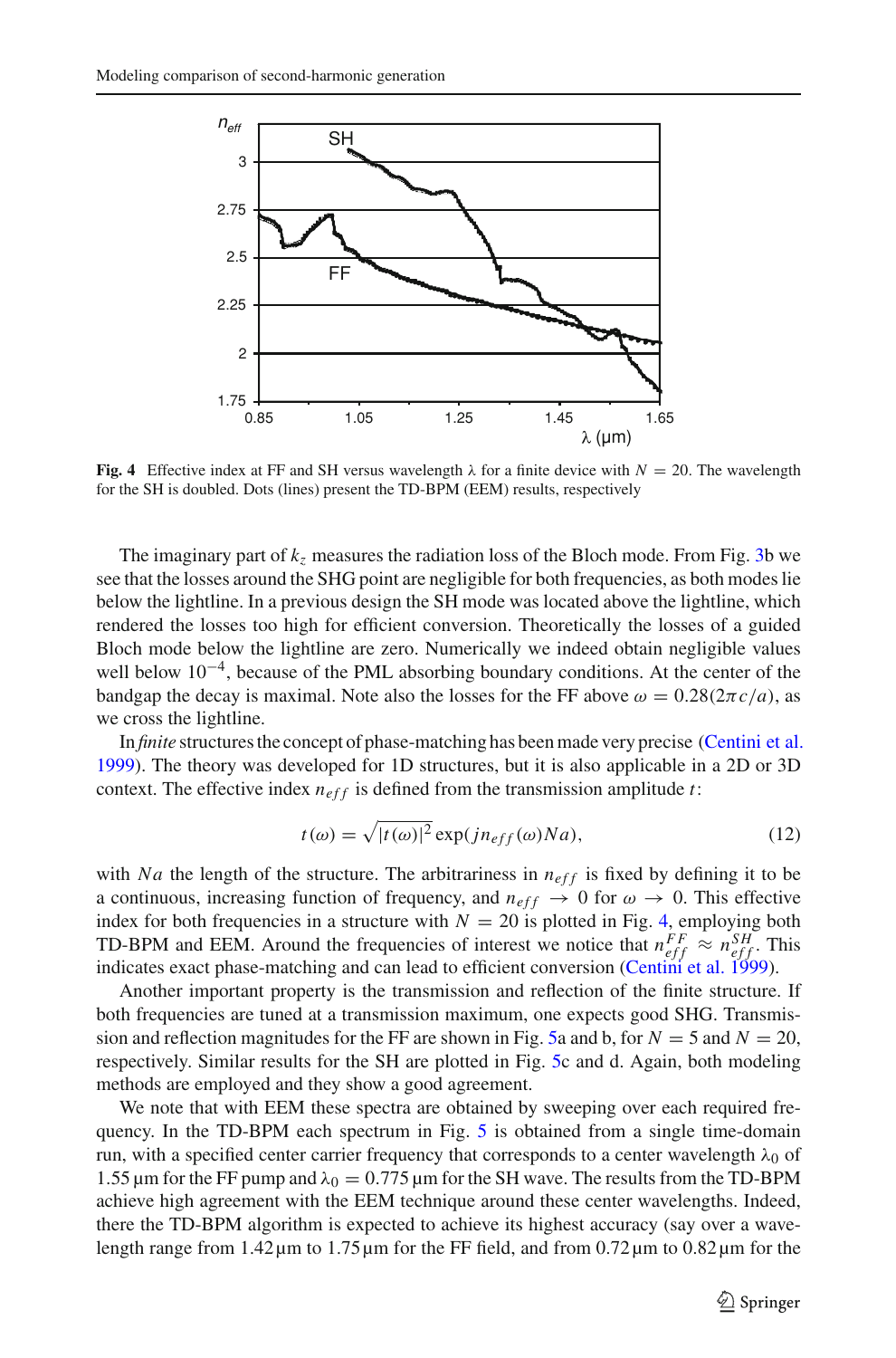

<span id="page-7-0"></span>**Fig. 5** Transmission *T* and reflection *R* versus wavelength  $\lambda$  for the FF ((a)  $N = 5$ , (b)  $N = 20$ ) and for the SH ((c)  $N = 5$ , (d)  $N = 20$ ). Dots (lines) present the TD-BPM (EEM) results, respectively. TD-BPM uses carrier 1.55 µm for FF and 0.775 µm for SH

SH field). But it is expected to deviate from those of the EEM method at wavelengths further away from the chosen center wavelengths. Thus, for accurate broadband calculations using TD-BPM a number of spectral responses can be stitched together.

We see that the FF transmission spectra show resonances with transmissions close to one. The SH spectra indicate lower transmissions, which are still acceptable. These losses stem from the mismatch at the input and output, between the waveguide mode and the Bloch mode. Reasons for the increased loss at the SH are the higher frequency, different polarization and stronger index contrast.

Note that there is also a connection between  $n_{eff}$  of Fig. [4](#page-6-0) and the transmission maxima in Fig. [5.](#page-7-0) More precisely, the maxima of the derivative  $dn_{eff}/d\omega$  (which is proportional to the density of modes [\(Dumeige et al. 2002](#page-9-15))) correspond to the transmission resonances.

# 4.2 Nonlinear properties

After having established that the linear properties are designed for efficient conversion, we can examine the full nonlinear simulations. In Fig. [6a](#page-8-0) and b we show the SHG conversion efficiency spectrum for  $N = 5$  and  $N = 20$ , respectively. The efficiency  $\eta$  is defined as the ratio between the SH power in the output waveguide and the FF power launched into the input waveguide. Remember that we use  $\chi^{(2)} = 1$ . We notice a very good agreement between both calculation methods.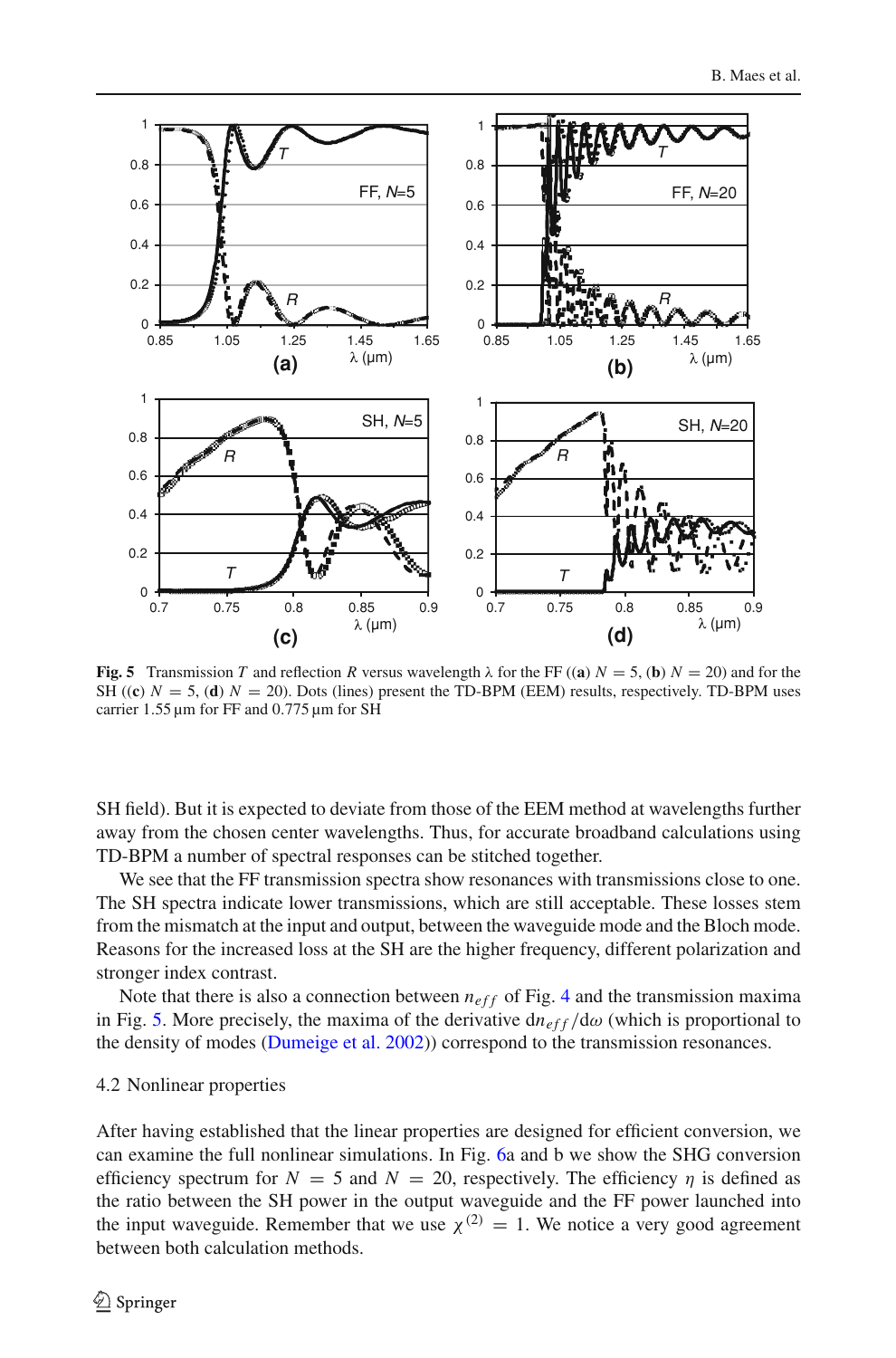

**Fig. 6** SHG conversion efficiency  $\eta$  versus SH wavelength  $\lambda$  with: (**a**)  $N = 5$  and (**b**)  $N = 20$ . Dots (lines) present the TD-BPM (EEM) results, respectively

<span id="page-8-1"></span><span id="page-8-0"></span>



To get a feel for the maximum conversion efficiency in function of the number of periods *N*, we provide results for various *N* in Fig. [7.](#page-8-1) Results were calculated for  $N = 5, 10, 15$ and 20. A higher SHG efficiency can be achieved by increasing the length of the nonlinear structure. The calculations show that the SH conversion efficiency for a 20 period waveguide grating is 30 times larger than the efficiency associated with a 5 period waveguide grating. This is good considering the structure is still very compact, with 20 periods corresponding to a grating length of around  $4 \mu m$ .

Although difficult to fit with the limited number of points, further analysis shows that the efficiency scales as  $N^{2.5}$ . This is better than the normal bulk trend of  $N^2$ , but still far from the 1D theoretical limit of  $N^6$ . One reason is the limited transmission of the resonances at the SH, see Fig. [5c](#page-7-0) and d, because of losses. A strategy to remedy this is to decrease the diffraction losses by using a broader core, as was done in [Dumeige et al.](#page-9-3) [\(2003\)](#page-9-3).

# **5 Conclusions**

We present a comparison of linear and nonlinear calculations on a microphotonic device for SHG. The TD-BPM and EEM tools show good agreement and are well suited to tackle these problems.

The proposed device consists of a 2D waveguide with a high-index-contrast 1D grating. We show that the structure is designed to achieve good conversion by adhering to different principles. From a 1D viewpoint efficiency increases because of band-edge and phase-matching